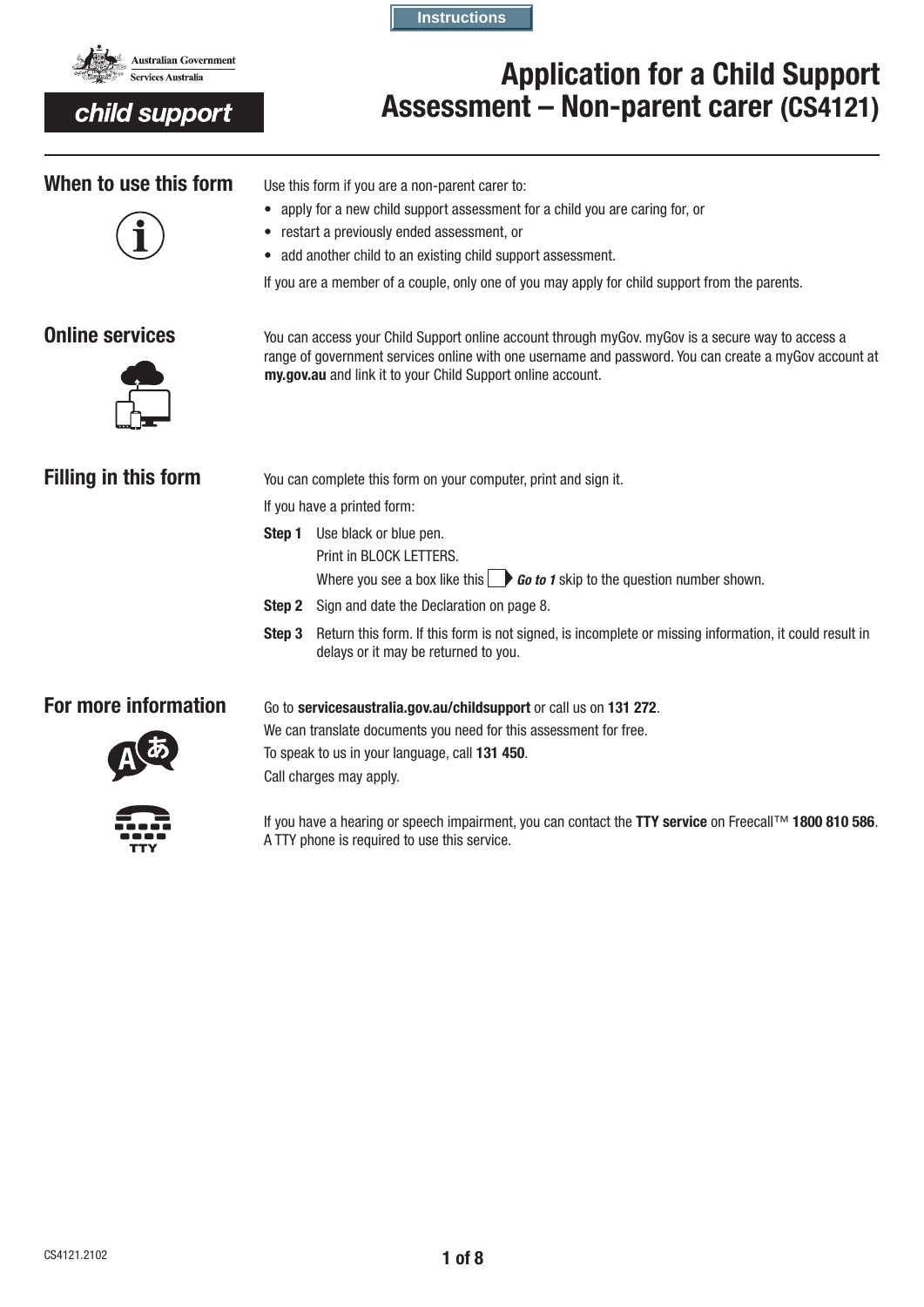| What is a child<br>support assessment? | A child support assessment is based on the principle that parents should contribute to the costs of raising<br>their child(ren). The assessment takes into account the parent's or parents' income, percentage of care,<br>number of children and responsibility for children from other relationships.                                            |
|----------------------------------------|----------------------------------------------------------------------------------------------------------------------------------------------------------------------------------------------------------------------------------------------------------------------------------------------------------------------------------------------------|
|                                        | Many parents and non-parent carers prefer the convenience of managing their child support payments<br>privately. Under a private payment arrangement (called Private Collect), we will continue to assess the<br>amount of child support payable and the parents and carers manage the transfer of payments themselves<br>without our involvement. |
|                                        | If you have concerns about collecting payments privately, you can ask us to collect on your behalf (called<br>Child Support Collect). You may be required to provide more information about the parents of the child(ren).                                                                                                                         |
|                                        | You can also change between these options at any time.                                                                                                                                                                                                                                                                                             |
| <b>Eligibility</b>                     | When applying for a child support assessment, you must meet all of these requirements to be eligible.<br>• You must have at least 35% care of the child(ren). This means you must care for the child(ren) for at<br>least 128 nights over a 12 month period.                                                                                       |
|                                        | The person paying the child support must be a resident of Australia or a resident of a country with<br>$\bullet$<br>reciprocating jurisdiction on the day the application is made.                                                                                                                                                                 |
|                                        | For information about reciprocating jurisdictions, go to<br>servicesaustralia.gov.au/childsupportjurisdictions                                                                                                                                                                                                                                     |
|                                        | The child (ren) must be under 18 years of age, not married and not living in a de facto relationship.<br>$\bullet$                                                                                                                                                                                                                                 |
|                                        | The child(ren) must be in Australia at the date of application and/or be Australian citizens or usually<br>$\bullet$<br>reside in Australia (or a country with reciprocating jurisdiction).                                                                                                                                                        |
|                                        | You must not be living in a genuine domestic relationship with either of the parents of the child(ren).<br>$\bullet$                                                                                                                                                                                                                               |
|                                        | If a child welfare order is in place, you must be a relative of the child(ren). Further restrictions apply in<br>some states.                                                                                                                                                                                                                      |

• The persons you are seeking child support from must be the parents of the child(ren). We will speak to you about whether evidence is required.

If you are unsure if you are eligible to apply, call us on 131 272.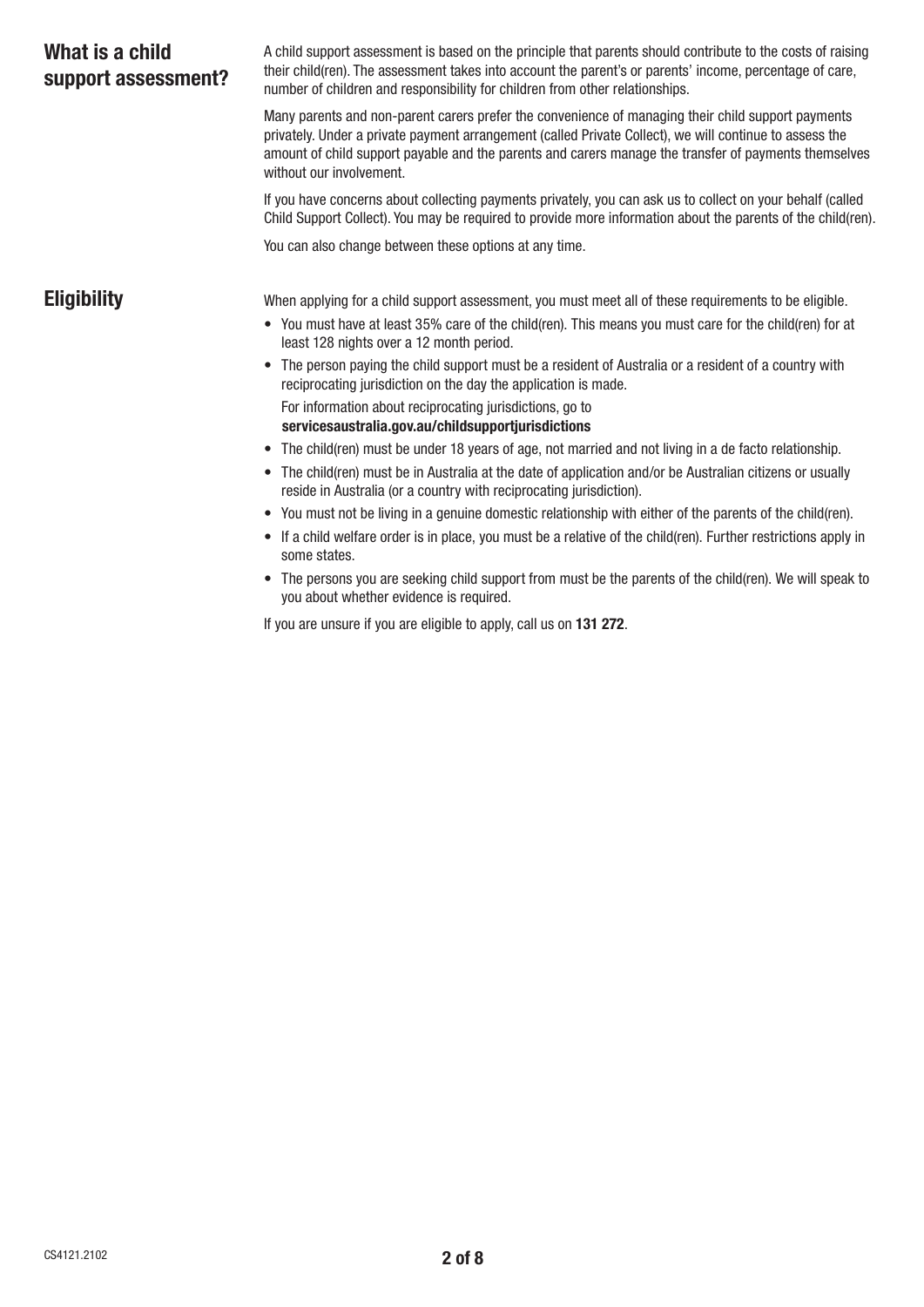|              | <b>Your details</b>                                                                               | 9  | <b>Read</b> this before answering the following question.                                                                                                                                                                                                                                                                   |
|--------------|---------------------------------------------------------------------------------------------------|----|-----------------------------------------------------------------------------------------------------------------------------------------------------------------------------------------------------------------------------------------------------------------------------------------------------------------------------|
|              | Have you applied for child support before?<br>No $\Box$ Go to 3<br>Yes $\Box$ Go to next question |    | This question is voluntary and will not affect your payment.<br>If you do answer, the information will help us to continue to<br>improve services to Aboriginal and Torres Strait Islander<br>Australians.                                                                                                                  |
| $\mathbf{2}$ | Your Customer Reference Number                                                                    |    | Are you of Aboriginal or Torres Strait Islander Australian descent?<br>If you are of both Aboriginal and Torres Strait Islander Australian<br>descent, please tick both 'Yes' boxes.<br>No                                                                                                                                  |
|              |                                                                                                   |    | Yes - Aboriginal Australian                                                                                                                                                                                                                                                                                                 |
| 3            | Your name                                                                                         |    | Yes - Torres Strait Islander Australian                                                                                                                                                                                                                                                                                     |
|              | <b>Miss</b><br><b>Mrs</b><br>Ms<br><b>Other</b><br>Mr                                             |    |                                                                                                                                                                                                                                                                                                                             |
|              | Family name                                                                                       | 10 | <b>Read</b> this before answering the following question.                                                                                                                                                                                                                                                                   |
|              | First given name                                                                                  |    | This question is voluntary and will not affect your payment.<br>If you do answer, the information will help us to continue to<br>improve services to people of Australian South Sea Islander<br>descent.                                                                                                                    |
|              | Second given name                                                                                 |    | Australian South Sea Islanders are the descendants of Pacific<br>Islander labourers brought from the Western Pacific in the<br>19th Century.                                                                                                                                                                                |
|              |                                                                                                   |    | Are you of Australian South Sea Islander descent?                                                                                                                                                                                                                                                                           |
|              |                                                                                                   |    | N <sub>o</sub>                                                                                                                                                                                                                                                                                                              |
|              |                                                                                                   |    | Yes                                                                                                                                                                                                                                                                                                                         |
| 4            | Your gender                                                                                       |    |                                                                                                                                                                                                                                                                                                                             |
|              | Male                                                                                              |    | <b>Parents' details</b>                                                                                                                                                                                                                                                                                                     |
|              | Female                                                                                            |    |                                                                                                                                                                                                                                                                                                                             |
| 5            |                                                                                                   | 11 | <b>Read</b> this before answering the following question.                                                                                                                                                                                                                                                                   |
|              | Your date of birth<br>Your permanent address                                                      |    | You are required to apply for both parents of the child(ren) to<br>be assessed. However, special rules apply if one of the<br>child(ren)'s parents has died, or when one of the parents is<br>living in a non-reciprocating jurisdiction and/or Child Support<br>considers there are special circumstances (such as fear of |
|              |                                                                                                   |    | violence or the identity of the other parent is unknown).                                                                                                                                                                                                                                                                   |
|              |                                                                                                   |    | Are you only seeking child support from one parent of the<br>child(ren)?                                                                                                                                                                                                                                                    |
|              | Postcode                                                                                          |    | $\Box$ Go to next question<br>No                                                                                                                                                                                                                                                                                            |
|              |                                                                                                   |    | Give reasons below<br>Yes                                                                                                                                                                                                                                                                                                   |
|              | Your postal address (if different to above)                                                       |    |                                                                                                                                                                                                                                                                                                                             |
|              |                                                                                                   |    |                                                                                                                                                                                                                                                                                                                             |
|              |                                                                                                   |    |                                                                                                                                                                                                                                                                                                                             |
|              |                                                                                                   |    |                                                                                                                                                                                                                                                                                                                             |
|              | Postcode                                                                                          |    |                                                                                                                                                                                                                                                                                                                             |
|              |                                                                                                   |    |                                                                                                                                                                                                                                                                                                                             |
| 8            | Your contact details                                                                              |    |                                                                                                                                                                                                                                                                                                                             |
|              | Home phone number                                                                                 |    |                                                                                                                                                                                                                                                                                                                             |
|              |                                                                                                   |    |                                                                                                                                                                                                                                                                                                                             |
|              | Mobile phone number                                                                               |    | If you need more space, provide a separate sheet with details.                                                                                                                                                                                                                                                              |
|              | Work phone number                                                                                 |    |                                                                                                                                                                                                                                                                                                                             |
|              |                                                                                                   |    |                                                                                                                                                                                                                                                                                                                             |
|              | Email                                                                                             |    |                                                                                                                                                                                                                                                                                                                             |
|              |                                                                                                   |    |                                                                                                                                                                                                                                                                                                                             |
|              |                                                                                                   |    |                                                                                                                                                                                                                                                                                                                             |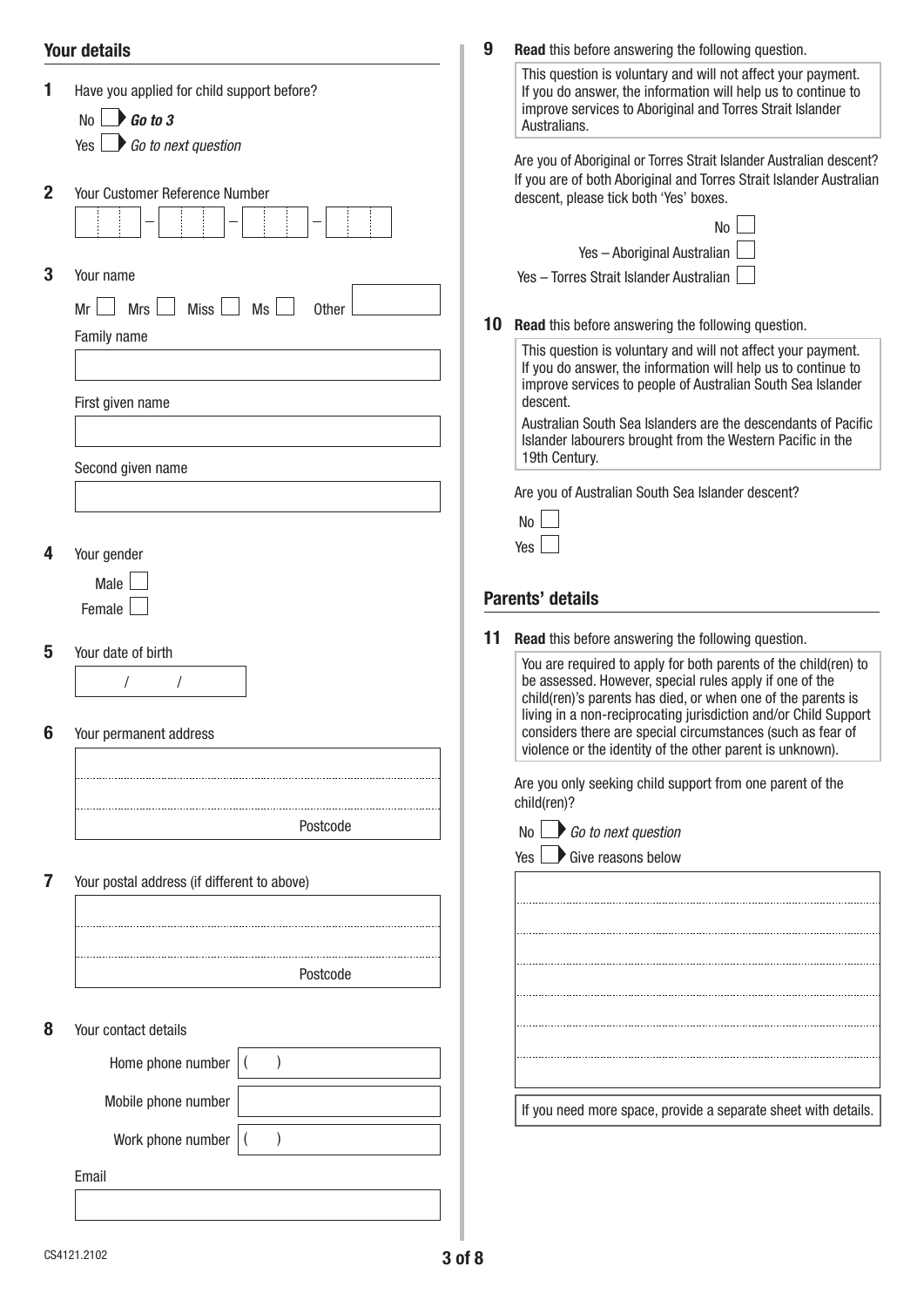12 Give details of the parents of the child(ren) you are seeking child support from

|                                                    |           | <b>Parent 1</b> |   |        |
|----------------------------------------------------|-----------|-----------------|---|--------|
| Parent's name                                      |           |                 |   |        |
| $Mr \tMrs$ Miss $M$ Ms $\Box$ Other<br>Family name |           |                 |   |        |
|                                                    |           |                 |   |        |
| First given name                                   |           |                 |   |        |
| Second given name                                  |           |                 |   |        |
| Gender                                             |           | Male            |   | Female |
| Date of birth                                      |           | Ι               | 1 |        |
|                                                    |           |                 |   |        |
| Permanent address                                  |           |                 |   |        |
| Postal address (if different to above)             |           | Postcode        |   |        |
|                                                    |           |                 |   |        |
|                                                    |           | Postcode        |   |        |
| <b>Contact details</b>                             |           |                 |   |        |
| Home phone number                                  | $\vert$ ( | $\big)$         |   |        |
| Mobile phone number                                |           |                 |   |        |
| Work phone number                                  | $\vert$ ( | $\mathcal{E}$   |   |        |

| <b>Parent 2</b>                        |                |                      |  |        |  |
|----------------------------------------|----------------|----------------------|--|--------|--|
| Parent's name                          |                |                      |  |        |  |
| $Mr \tMrs$ Miss $Ms \tMss$ Other       |                |                      |  |        |  |
| Family name                            |                |                      |  |        |  |
|                                        |                |                      |  |        |  |
| First given name                       |                |                      |  |        |  |
|                                        |                |                      |  |        |  |
| Second given name                      |                |                      |  |        |  |
|                                        |                |                      |  |        |  |
| Gender                                 |                | Male                 |  | Female |  |
| Date of birth                          |                | $\sqrt{\phantom{a}}$ |  | T      |  |
| Permanent address                      |                |                      |  |        |  |
|                                        |                |                      |  |        |  |
|                                        |                |                      |  |        |  |
| Postcode                               |                |                      |  |        |  |
| Postal address (if different to above) |                |                      |  |        |  |
|                                        |                |                      |  |        |  |
|                                        |                |                      |  |        |  |
|                                        |                |                      |  |        |  |
| Postcode                               |                |                      |  |        |  |
| Contact details                        |                |                      |  |        |  |
| Home phone number                      | $\overline{(}$ | $\big)$              |  |        |  |
| Mobile phone number                    |                |                      |  |        |  |
| Work phone number                      | $\overline{(}$ | )                    |  |        |  |
| Email                                  |                |                      |  |        |  |
|                                        |                |                      |  |        |  |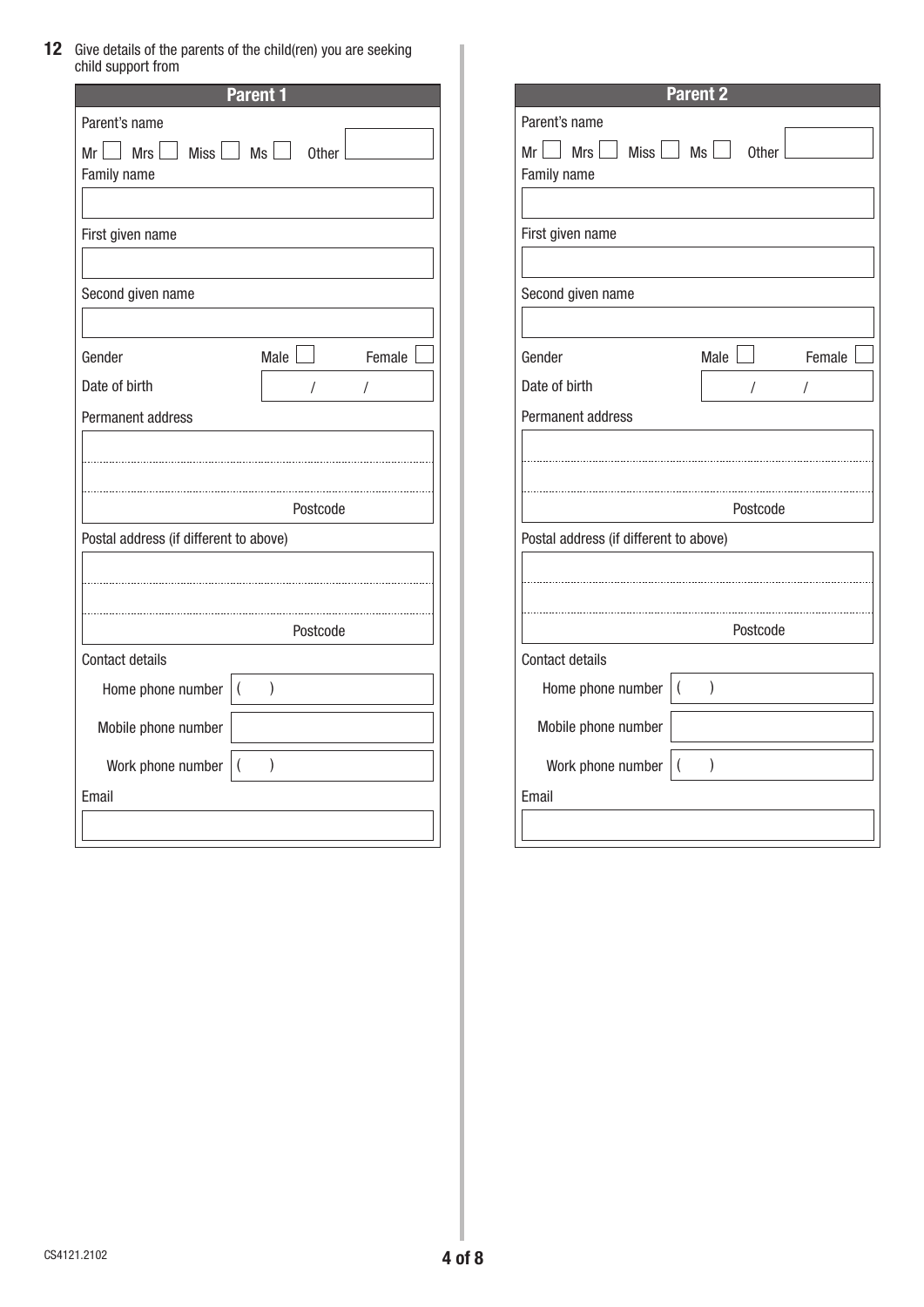## Child(ren)'s details

| First given name<br>Second given name<br>Gender<br>Date of birth |                                                                                                           |
|------------------------------------------------------------------|-----------------------------------------------------------------------------------------------------------|
|                                                                  |                                                                                                           |
|                                                                  |                                                                                                           |
|                                                                  |                                                                                                           |
|                                                                  | Male  <br>Female                                                                                          |
|                                                                  | T<br>T                                                                                                    |
| State or territory where birth is registered                     |                                                                                                           |
|                                                                  |                                                                                                           |
| No <sub>1</sub>                                                  | Do you have permission from Parent 1 to care for this child?<br>Explain why you are caring for this child |
| Yes                                                              |                                                                                                           |
|                                                                  |                                                                                                           |
|                                                                  |                                                                                                           |
|                                                                  |                                                                                                           |
|                                                                  |                                                                                                           |
|                                                                  |                                                                                                           |
|                                                                  |                                                                                                           |
|                                                                  |                                                                                                           |
|                                                                  | Do you have permission from Parent 2 to care for this child?                                              |
| No                                                               | Explain why you are caring for this child                                                                 |
| Yes                                                              |                                                                                                           |
|                                                                  |                                                                                                           |
|                                                                  |                                                                                                           |
|                                                                  |                                                                                                           |
|                                                                  |                                                                                                           |
|                                                                  |                                                                                                           |
|                                                                  |                                                                                                           |
|                                                                  |                                                                                                           |
| Date this child came into<br>your care                           | I<br>T                                                                                                    |
| Do you care for this child under a child welfare law?            |                                                                                                           |
| No                                                               |                                                                                                           |
| Yes I                                                            | What is your relationship to this child (for example, aunt)?                                              |

| Child 1 continued                            |                                                                                                              |  |  |  |
|----------------------------------------------|--------------------------------------------------------------------------------------------------------------|--|--|--|
|                                              | How much care do you have for this child?<br>Specify either percentage or the number of nights               |  |  |  |
|                                              | $\%$<br>0 <sub>R</sub>                                                                                       |  |  |  |
|                                              | nights per Week $\Box$ Fortnight $\Box$ Year                                                                 |  |  |  |
|                                              | Do you expect this care to be ongoing?                                                                       |  |  |  |
| No <sub>1</sub>                              | Give details                                                                                                 |  |  |  |
| Yes                                          |                                                                                                              |  |  |  |
|                                              |                                                                                                              |  |  |  |
|                                              |                                                                                                              |  |  |  |
|                                              |                                                                                                              |  |  |  |
|                                              | How much care does Parent 1 have for this child?<br>Specify either percentage or the number of nights        |  |  |  |
|                                              | $\%$                                                                                                         |  |  |  |
|                                              | 0 <sub>R</sub>                                                                                               |  |  |  |
|                                              | nights per Week $\Box$ Fortnight $\Box$ Year                                                                 |  |  |  |
|                                              | How much care does <b>Parent 2</b> have for this child?<br>Specify either percentage or the number of nights |  |  |  |
|                                              | $\%$<br>0R                                                                                                   |  |  |  |
|                                              |                                                                                                              |  |  |  |
|                                              | nights $ per $ Week $ $<br>Fortnight<br>Year                                                                 |  |  |  |
|                                              | <b>Child 2</b>                                                                                               |  |  |  |
| Family name                                  |                                                                                                              |  |  |  |
|                                              |                                                                                                              |  |  |  |
| First given name                             |                                                                                                              |  |  |  |
|                                              |                                                                                                              |  |  |  |
|                                              | Second given name                                                                                            |  |  |  |
|                                              |                                                                                                              |  |  |  |
| Gender                                       | Male $\Box$<br>Female                                                                                        |  |  |  |
| Date of birth                                |                                                                                                              |  |  |  |
| State or territory where birth is registered |                                                                                                              |  |  |  |
|                                              |                                                                                                              |  |  |  |
|                                              | Do you have permission from Parent 1 to care for this child?                                                 |  |  |  |
| N <sub>o</sub>                               | Explain why you are caring for this child                                                                    |  |  |  |
| Yes                                          |                                                                                                              |  |  |  |
|                                              |                                                                                                              |  |  |  |
|                                              | .                                                                                                            |  |  |  |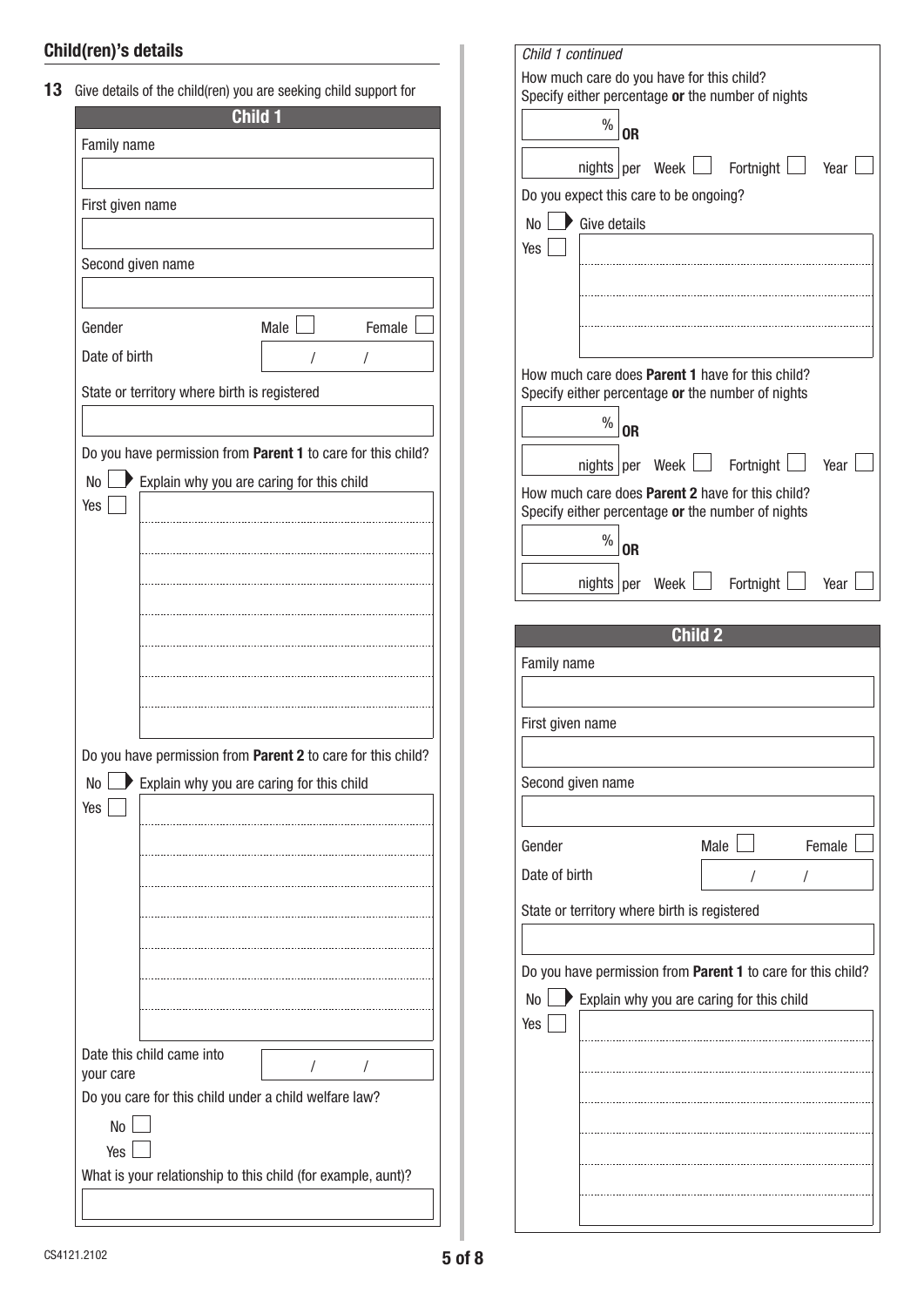| Child 2 continued                                                                                            |                                                              |                                                                       |
|--------------------------------------------------------------------------------------------------------------|--------------------------------------------------------------|-----------------------------------------------------------------------|
|                                                                                                              | Do you have permission from Parent 2 to care for this child? |                                                                       |
| No                                                                                                           | Explain why you are caring for this child                    | Family name                                                           |
| Yes                                                                                                          |                                                              |                                                                       |
|                                                                                                              |                                                              | First given name                                                      |
|                                                                                                              |                                                              |                                                                       |
|                                                                                                              |                                                              | Second given name                                                     |
|                                                                                                              |                                                              |                                                                       |
|                                                                                                              |                                                              |                                                                       |
|                                                                                                              |                                                              | Gender                                                                |
|                                                                                                              |                                                              | Date of birth                                                         |
|                                                                                                              |                                                              | State or territory whe                                                |
|                                                                                                              |                                                              |                                                                       |
| Date this child came into                                                                                    |                                                              |                                                                       |
| your care                                                                                                    |                                                              | Do you have permiss                                                   |
| Do you care for this child under a child welfare law?                                                        |                                                              | $\blacktriangleright$ Explain wh<br>No                                |
| No                                                                                                           |                                                              | Yes                                                                   |
| Yes                                                                                                          |                                                              |                                                                       |
|                                                                                                              | What is your relationship to this child (for example, aunt)? |                                                                       |
|                                                                                                              |                                                              |                                                                       |
| How much care do you have for this child?                                                                    |                                                              |                                                                       |
| Specify either percentage or the number of nights                                                            |                                                              |                                                                       |
| $\%$<br><b>OR</b>                                                                                            |                                                              |                                                                       |
|                                                                                                              |                                                              |                                                                       |
| nights per                                                                                                   | Fortnight $\Box$<br>Week $\Box$<br>Year                      |                                                                       |
| Do you expect this care to be ongoing?                                                                       |                                                              | Do you have permiss                                                   |
| Give details<br>No                                                                                           |                                                              |                                                                       |
| Yes                                                                                                          |                                                              | Explain wh<br>No                                                      |
|                                                                                                              |                                                              | Yes                                                                   |
|                                                                                                              |                                                              |                                                                       |
|                                                                                                              |                                                              |                                                                       |
|                                                                                                              |                                                              |                                                                       |
| How much care does <b>Parent 1</b> have for this child?                                                      |                                                              |                                                                       |
| Specify either percentage or the number of nights                                                            |                                                              |                                                                       |
| $\%$<br><b>OR</b>                                                                                            |                                                              |                                                                       |
| nights $per$ Week $\Box$                                                                                     |                                                              |                                                                       |
|                                                                                                              |                                                              |                                                                       |
|                                                                                                              | Fortnight<br>Year                                            |                                                                       |
|                                                                                                              |                                                              |                                                                       |
|                                                                                                              |                                                              | your care                                                             |
| $\%$<br><b>OR</b>                                                                                            |                                                              |                                                                       |
| nights per Week L                                                                                            | Fortnight<br>Year                                            | No                                                                    |
|                                                                                                              |                                                              | Yes                                                                   |
|                                                                                                              |                                                              | Date this child came<br>Do you care for this<br>What is your relation |
| How much care does <b>Parent 2</b> have for this child?<br>Specify either percentage or the number of nights |                                                              |                                                                       |

| Family name                                                  |                                                              |             |        |  |  |  |
|--------------------------------------------------------------|--------------------------------------------------------------|-------------|--------|--|--|--|
|                                                              |                                                              |             |        |  |  |  |
| First given name                                             |                                                              |             |        |  |  |  |
|                                                              |                                                              |             |        |  |  |  |
| Second given name                                            |                                                              |             |        |  |  |  |
|                                                              |                                                              |             |        |  |  |  |
| Gender                                                       |                                                              | Male $\Box$ | Female |  |  |  |
| Date of birth                                                |                                                              | I           | T      |  |  |  |
|                                                              | State or territory where birth is registered                 |             |        |  |  |  |
|                                                              |                                                              |             |        |  |  |  |
|                                                              | Do you have permission from Parent 1 to care for this child? |             |        |  |  |  |
|                                                              | No <b>D</b> Explain why you are caring for this child        |             |        |  |  |  |
| Yes                                                          |                                                              |             |        |  |  |  |
|                                                              |                                                              |             |        |  |  |  |
|                                                              |                                                              |             |        |  |  |  |
|                                                              |                                                              |             |        |  |  |  |
|                                                              |                                                              |             |        |  |  |  |
|                                                              |                                                              |             |        |  |  |  |
|                                                              |                                                              |             |        |  |  |  |
|                                                              |                                                              |             |        |  |  |  |
|                                                              | Do you have permission from Parent 2 to care for this child? |             |        |  |  |  |
| No                                                           | Explain why you are caring for this child                    |             |        |  |  |  |
| Yes                                                          |                                                              |             |        |  |  |  |
|                                                              |                                                              |             |        |  |  |  |
|                                                              |                                                              |             |        |  |  |  |
|                                                              |                                                              |             |        |  |  |  |
|                                                              |                                                              |             |        |  |  |  |
|                                                              |                                                              |             |        |  |  |  |
|                                                              |                                                              |             |        |  |  |  |
|                                                              |                                                              |             |        |  |  |  |
| your care                                                    | Date this child came into                                    |             |        |  |  |  |
|                                                              | Do you care for this child under a child welfare law?        |             |        |  |  |  |
| N <sub>0</sub>                                               |                                                              |             |        |  |  |  |
| Yes                                                          |                                                              |             |        |  |  |  |
| What is your relationship to this child (for example, aunt)? |                                                              |             |        |  |  |  |
|                                                              |                                                              |             |        |  |  |  |

Child 3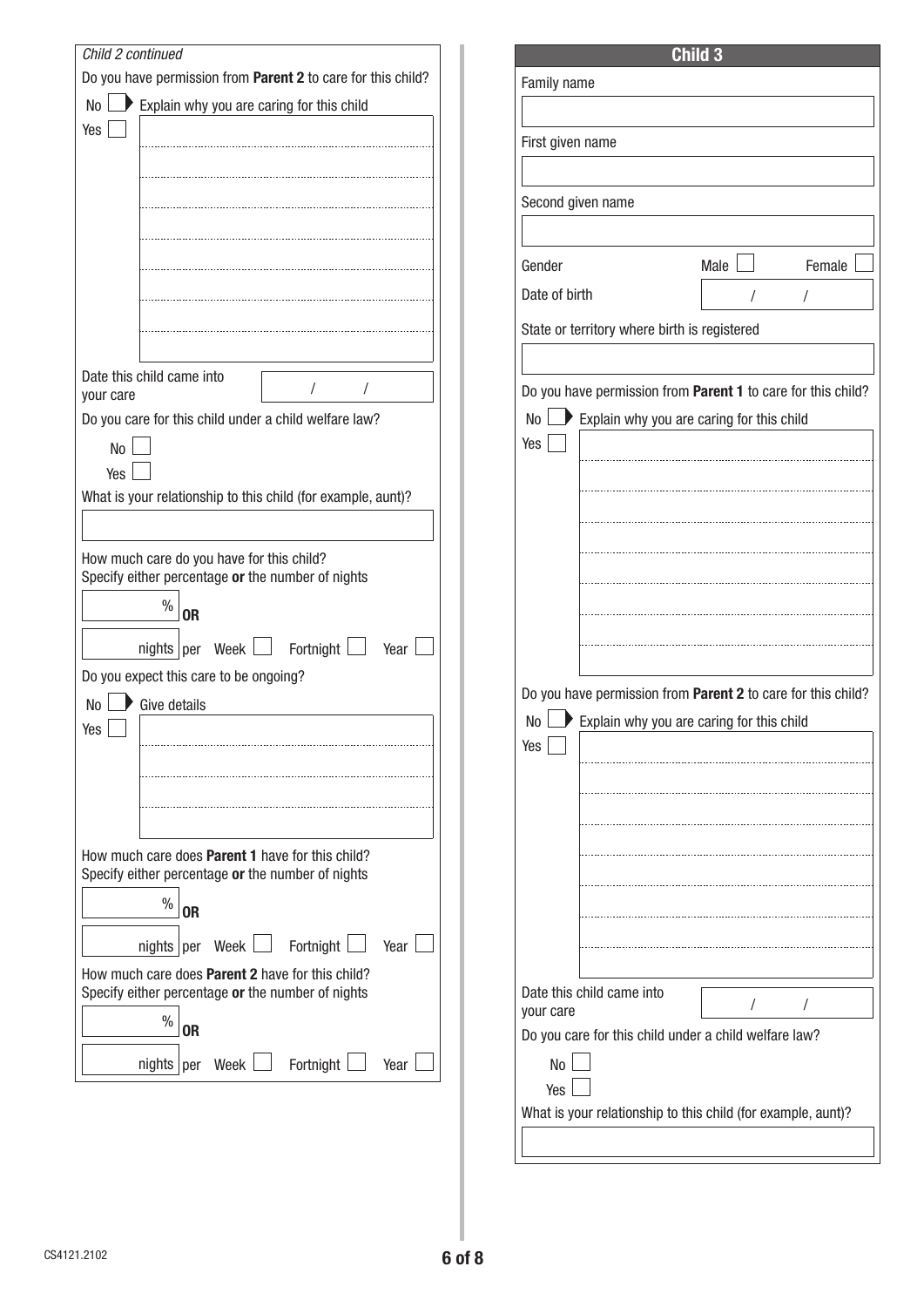|    | Child 3 continued<br>How much care do you have for this child?<br>Specify either percentage or the number of nights<br>$\%$<br><b>OR</b>                                                                                                 | 17 | Do you have a parenting plan, court order or written agreement<br>about the care of the child(ren)?<br><b>No</b><br>Provide a copy of the parenting plan, court<br>Yes<br>order or written agreement.                          |
|----|------------------------------------------------------------------------------------------------------------------------------------------------------------------------------------------------------------------------------------------|----|--------------------------------------------------------------------------------------------------------------------------------------------------------------------------------------------------------------------------------|
|    | Fortnight<br>nights   per Week  <br>Year<br>Do you expect this care to be ongoing?                                                                                                                                                       |    | <b>Payment details</b>                                                                                                                                                                                                         |
|    | Give details<br>No                                                                                                                                                                                                                       |    |                                                                                                                                                                                                                                |
|    | Yes                                                                                                                                                                                                                                      | 18 | <b>Read</b> this before answering the following question.                                                                                                                                                                      |
|    |                                                                                                                                                                                                                                          |    | If you are unsure of your options for collection of child<br>support payments, call us on 131 272 to discuss the options.<br>If you do not answer this question, we will automatically<br>collect the payments on your behalf. |
|    | How much care does <b>Parent 1</b> have for this child?                                                                                                                                                                                  |    | Would you like us to collect child support payments on your<br>behalf from:                                                                                                                                                    |
|    | Specify either percentage or the number of nights                                                                                                                                                                                        |    | Parent 1?<br>Parent 2?                                                                                                                                                                                                         |
|    | $\frac{0}{0}$<br><b>OR</b>                                                                                                                                                                                                               |    | No<br>No                                                                                                                                                                                                                       |
|    | Fortnight<br>nights   per Week  <br>Year                                                                                                                                                                                                 |    | Yes<br>Yes                                                                                                                                                                                                                     |
|    | How much care does Parent 2 have for this child?                                                                                                                                                                                         |    | N/A                                                                                                                                                                                                                            |
|    | Specify either percentage or the number of nights<br>$\%$<br><b>OR</b>                                                                                                                                                                   | 19 | If you want us to collect the payments, give details of the<br>financial institution where you want your payments made                                                                                                         |
|    | nights   per Week  <br>Fortnight<br>Year                                                                                                                                                                                                 |    | The bank, building society or credit union account must be in<br>your name. A joint account is acceptable.                                                                                                                     |
|    | If you need more space, provide a separate sheet with details.                                                                                                                                                                           |    | Payments cannot be made into an account used exclusively<br>for funding from the National Disability Insurance Scheme.                                                                                                         |
|    | <b>Other details</b>                                                                                                                                                                                                                     |    | Name of bank, building<br>society or credit union                                                                                                                                                                              |
|    |                                                                                                                                                                                                                                          |    | Branch number (BSB)                                                                                                                                                                                                            |
|    | 14 Do you receive Family Tax Benefit for the child(ren)?<br>No $\Box$ Go to 16                                                                                                                                                           |    | Account number<br>(this may not be the<br>card number)                                                                                                                                                                         |
|    | Go to next question<br>Yes L                                                                                                                                                                                                             |    | Account held in the name(s) of                                                                                                                                                                                                 |
| 15 | Have you already given information about the current care of<br>the child(ren) for Family Tax Benefit purposes?                                                                                                                          |    |                                                                                                                                                                                                                                |
|    | No<br>Yes                                                                                                                                                                                                                                |    |                                                                                                                                                                                                                                |
|    | If you receive Family Tax Benefit and child support for a child,<br>the same rules are used to work out your percentage of care.<br>This means one determination about care is used for family<br>assistance and child support purposes. |    |                                                                                                                                                                                                                                |
| 16 | Do you have a court order or a court registered agreement for<br>child support payments?                                                                                                                                                 |    |                                                                                                                                                                                                                                |
|    | No<br>Provide a copy of the court order or court<br>Yes<br>registered agreement.                                                                                                                                                         |    |                                                                                                                                                                                                                                |
|    |                                                                                                                                                                                                                                          |    |                                                                                                                                                                                                                                |